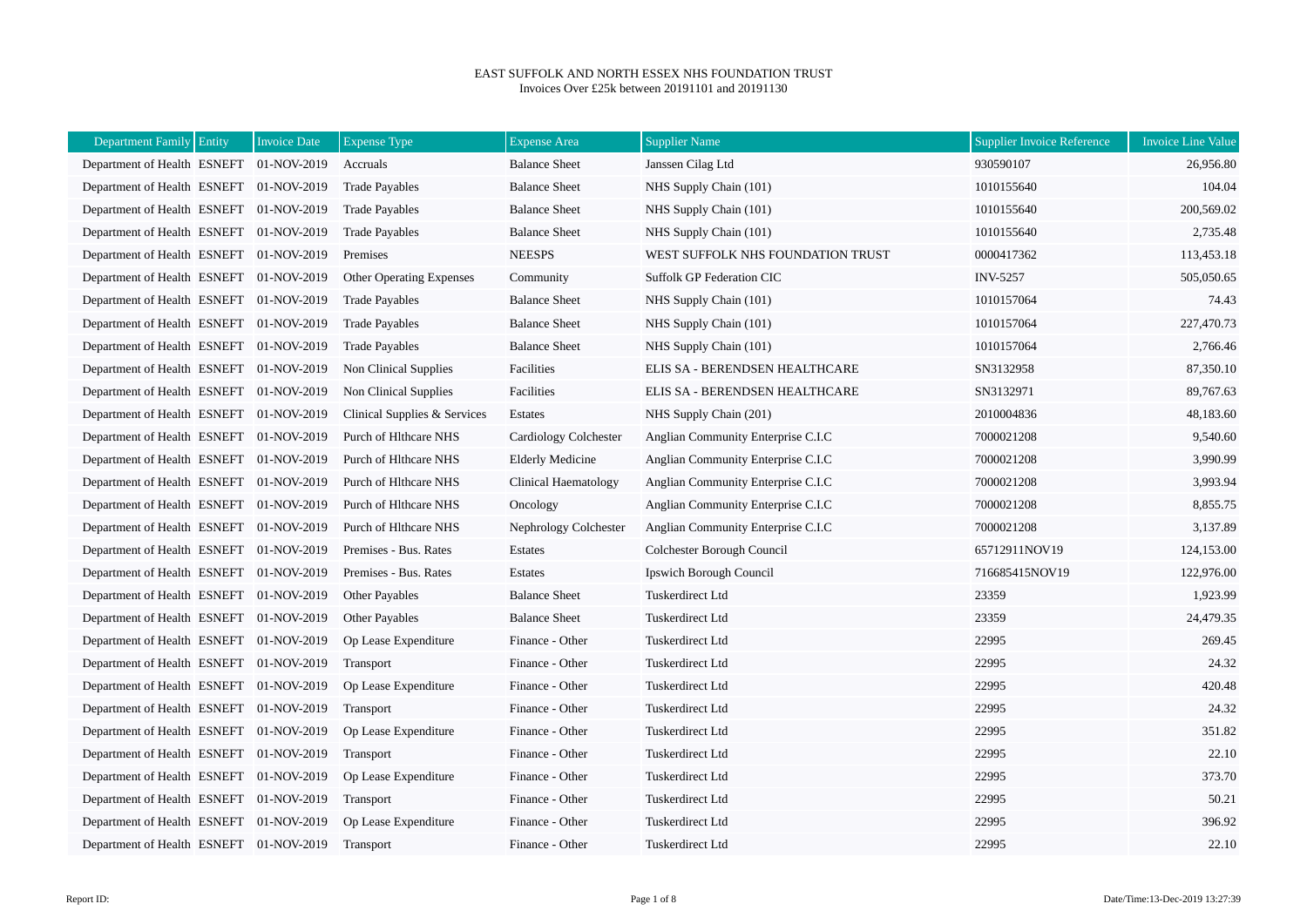| Department Family Entity                | <b>Invoice Date</b> | <b>Expense Type</b>  | <b>Expense Area</b> | <b>Supplier Name</b>    | <b>Supplier Invoice Reference</b> | <b>Invoice Line Value</b> |
|-----------------------------------------|---------------------|----------------------|---------------------|-------------------------|-----------------------------------|---------------------------|
| Department of Health ESNEFT 01-NOV-2019 |                     | Transport            | Finance - Other     | Tuskerdirect Ltd        | 22995                             | 40.98                     |
| Department of Health ESNEFT 01-NOV-2019 |                     | Op Lease Expenditure | Finance - Other     | Tuskerdirect Ltd        | 22995                             | 397.02                    |
| Department of Health ESNEFT 01-NOV-2019 |                     | Transport            | Finance - Other     | Tuskerdirect Ltd        | 22995                             | 22.10                     |
| Department of Health ESNEFT 01-NOV-2019 |                     | Op Lease Expenditure | Finance - Other     | Tuskerdirect Ltd        | 22995                             | 392.66                    |
| Department of Health ESNEFT 01-NOV-2019 |                     | Op Lease Expenditure | Finance - Other     | Tuskerdirect Ltd        | 22995                             | 338.66                    |
| Department of Health ESNEFT 01-NOV-2019 |                     | <b>Transport</b>     | Finance - Other     | Tuskerdirect Ltd        | 22995                             | 58.18                     |
| Department of Health ESNEFT 01-NOV-2019 |                     | Op Lease Expenditure | Finance - Other     | Tuskerdirect Ltd        | 22995                             | 413.53                    |
| Department of Health ESNEFT 01-NOV-2019 |                     | Transport            | Finance - Other     | Tuskerdirect Ltd        | 22995                             | 62.09                     |
| Department of Health ESNEFT 01-NOV-2019 |                     | Op Lease Expenditure | Finance - Other     | Tuskerdirect Ltd        | 22995                             | 456.41                    |
| Department of Health ESNEFT 01-NOV-2019 |                     | <b>Transport</b>     | Finance - Other     | Tuskerdirect Ltd        | 22995                             | 70.33                     |
| Department of Health ESNEFT 01-NOV-2019 |                     | Op Lease Expenditure | Finance - Other     | Tuskerdirect Ltd        | 22995                             | 289.99                    |
| Department of Health ESNEFT 01-NOV-2019 |                     | Transport            | Finance - Other     | Tuskerdirect Ltd        | 22995                             | 62.20                     |
| Department of Health ESNEFT 01-NOV-2019 |                     | Op Lease Expenditure | Finance - Other     | Tuskerdirect Ltd        | 22995                             | 685.19                    |
| Department of Health ESNEFT 01-NOV-2019 |                     | Transport            | Finance - Other     | Tuskerdirect Ltd        | 22995                             | 100.11                    |
| Department of Health ESNEFT 01-NOV-2019 |                     | Op Lease Expenditure | Finance - Other     | Tuskerdirect Ltd        | 22995                             | 394.26                    |
| Department of Health ESNEFT 01-NOV-2019 |                     | <b>Transport</b>     | Finance - Other     | Tuskerdirect Ltd        | 22995                             | 48.23                     |
| Department of Health ESNEFT 01-NOV-2019 |                     | Op Lease Expenditure | Finance - Other     | Tuskerdirect Ltd        | 22995                             | 300.19                    |
| Department of Health ESNEFT 01-NOV-2019 |                     | Transport            | Finance - Other     | Tuskerdirect Ltd        | 22995                             | 44.29                     |
| Department of Health ESNEFT 01-NOV-2019 |                     | Op Lease Expenditure | Finance - Other     | Tuskerdirect Ltd        | 22995                             | 368.11                    |
| Department of Health ESNEFT 01-NOV-2019 |                     | Transport            | Finance - Other     | Tuskerdirect Ltd        | 22995                             | 36.44                     |
| Department of Health ESNEFT 01-NOV-2019 |                     | Transport            | Finance - Other     | Tuskerdirect Ltd        | 22995                             | 26.23                     |
| Department of Health ESNEFT 01-NOV-2019 |                     | Op Lease Expenditure | Finance - Other     | Tuskerdirect Ltd        | 22995                             | 267.16                    |
| Department of Health ESNEFT 01-NOV-2019 |                     | Op Lease Expenditure | Finance - Other     | Tuskerdirect Ltd        | 22995                             | 339.20                    |
| Department of Health ESNEFT 01-NOV-2019 |                     | Transport            | Finance - Other     | Tuskerdirect Ltd        | 22995                             | 24.32                     |
| Department of Health ESNEFT 01-NOV-2019 |                     | Op Lease Expenditure | Finance - Other     | Tuskerdirect Ltd        | 22995                             | 303.88                    |
| Department of Health ESNEFT 01-NOV-2019 |                     | Transport            | Finance - Other     | Tuskerdirect Ltd        | 22995                             | 18.78                     |
| Department of Health ESNEFT 01-NOV-2019 |                     | Transport            | Finance - Other     | <b>Tuskerdirect Ltd</b> | 22995                             | 24.32                     |
| Department of Health ESNEFT 01-NOV-2019 |                     | Op Lease Expenditure | Finance - Other     | Tuskerdirect Ltd        | 22995                             | 333.19                    |
| Department of Health ESNEFT 01-NOV-2019 |                     | <b>Transport</b>     | Finance - Other     | Tuskerdirect Ltd        | 22995                             | 23.60                     |
| Department of Health ESNEFT 01-NOV-2019 |                     | Op Lease Expenditure | Finance - Other     | Tuskerdirect Ltd        | 22995                             | 202.45                    |
| Department of Health ESNEFT 01-NOV-2019 |                     | Op Lease Expenditure | Finance - Other     | Tuskerdirect Ltd        | 22995                             | 310.82                    |
| Department of Health ESNEFT 01-NOV-2019 |                     | Transport            | Finance - Other     | Tuskerdirect Ltd        | 22995                             | 29.63                     |
| Department of Health ESNEFT 01-NOV-2019 |                     | Op Lease Expenditure | Finance - Other     | Tuskerdirect Ltd        | 22995                             | 653.27                    |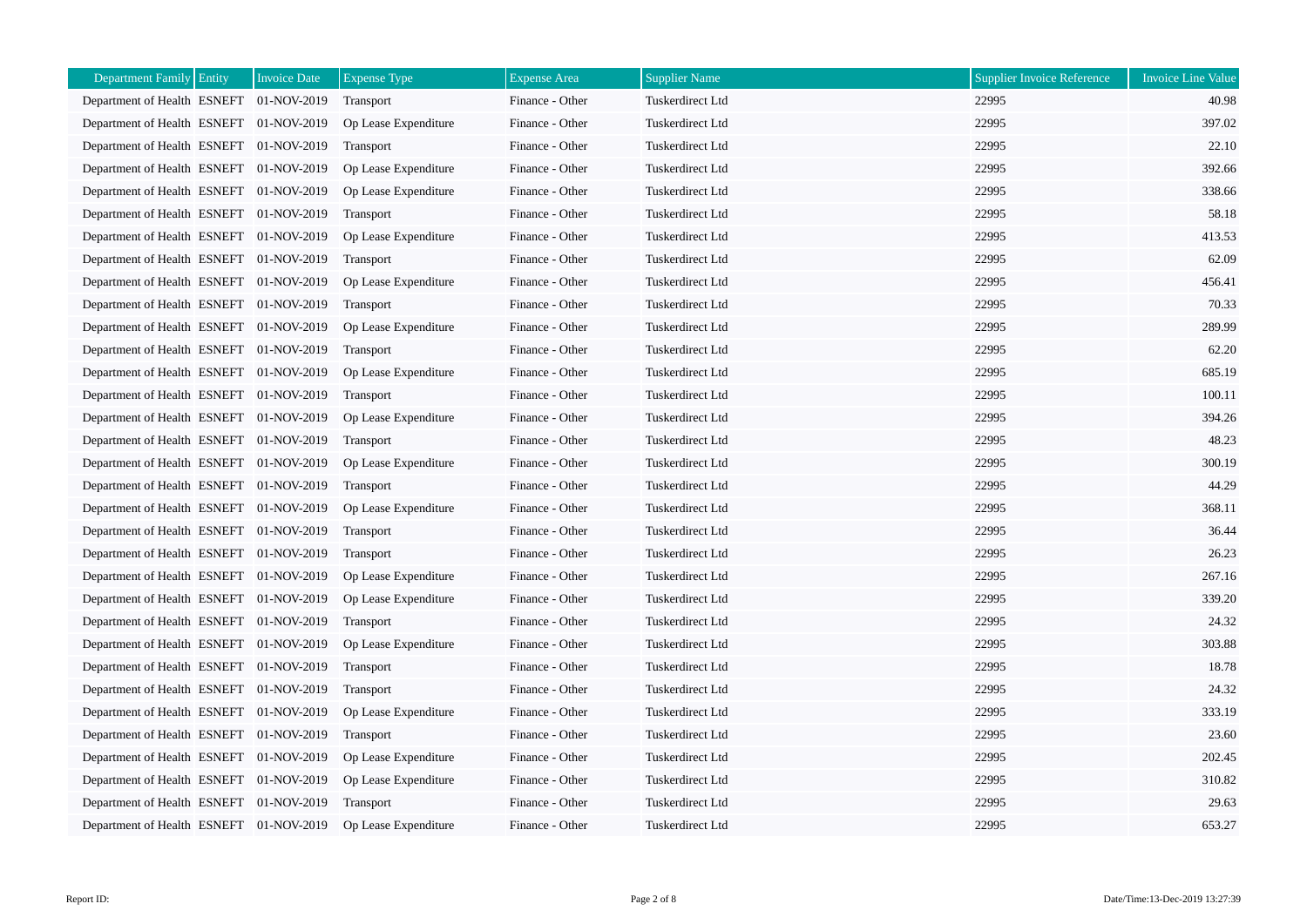| <b>Department Family Entity</b>         | <b>Invoice Date</b> | <b>Expense Type</b>  | <b>Expense</b> Area | <b>Supplier Name</b>    | <b>Supplier Invoice Reference</b> | <b>Invoice Line Value</b> |
|-----------------------------------------|---------------------|----------------------|---------------------|-------------------------|-----------------------------------|---------------------------|
| Department of Health ESNEFT 01-NOV-2019 |                     | Transport            | Finance - Other     | Tuskerdirect Ltd        | 22995                             | 30.93                     |
| Department of Health ESNEFT 01-NOV-2019 |                     | Transport            | Finance - Other     | Tuskerdirect Ltd        | 22995                             | 25.60                     |
| Department of Health ESNEFT 01-NOV-2019 |                     | Op Lease Expenditure | Finance - Other     | <b>Tuskerdirect Ltd</b> | 22995                             | 400.07                    |
| Department of Health ESNEFT 01-NOV-2019 |                     | <b>Transport</b>     | Finance - Other     | Tuskerdirect Ltd        | 22995                             | 35.72                     |
| Department of Health ESNEFT 01-NOV-2019 |                     | Op Lease Expenditure | Finance - Other     | Tuskerdirect Ltd        | 22995                             | 215.98                    |
| Department of Health ESNEFT 01-NOV-2019 |                     | Op Lease Expenditure | Finance - Other     | Tuskerdirect Ltd        | 22995                             | 388.84                    |
| Department of Health ESNEFT 01-NOV-2019 |                     | Transport            | Finance - Other     | Tuskerdirect Ltd        | 22995                             | 26.23                     |
| Department of Health ESNEFT 01-NOV-2019 |                     | Op Lease Expenditure | Finance - Other     | Tuskerdirect Ltd        | 22995                             | 289.56                    |
| Department of Health ESNEFT 01-NOV-2019 |                     | Transport            | Finance - Other     | Tuskerdirect Ltd        | 22995                             | 20.99                     |
| Department of Health ESNEFT 01-NOV-2019 |                     | Op Lease Expenditure | Finance - Other     | Tuskerdirect Ltd        | 22995                             | 426.31                    |
| Department of Health ESNEFT 01-NOV-2019 |                     | Transport            | Finance - Other     | Tuskerdirect Ltd        | 22995                             | 31.19                     |
| Department of Health ESNEFT 01-NOV-2019 |                     | Op Lease Expenditure | Finance - Other     | Tuskerdirect Ltd        | 22995                             | 752.00                    |
| Department of Health ESNEFT 01-NOV-2019 |                     | Transport            | Finance - Other     | Tuskerdirect Ltd        | 22995                             | 28.72                     |
| Department of Health ESNEFT 01-NOV-2019 |                     | Op Lease Expenditure | Finance - Other     | Tuskerdirect Ltd        | 22995                             | 340.24                    |
| Department of Health ESNEFT 01-NOV-2019 |                     | Transport            | Finance - Other     | Tuskerdirect Ltd        | 22995                             | 35.93                     |
| Department of Health ESNEFT 01-NOV-2019 |                     | Op Lease Expenditure | Finance - Other     | <b>Tuskerdirect Ltd</b> | 22995                             | 267.27                    |
| Department of Health ESNEFT 01-NOV-2019 |                     | Transport            | Finance - Other     | Tuskerdirect Ltd        | 22995                             | 38.65                     |
| Department of Health ESNEFT 01-NOV-2019 |                     | Op Lease Expenditure | Finance - Other     | Tuskerdirect Ltd        | 22995                             | 392.97                    |
| Department of Health ESNEFT 01-NOV-2019 |                     | Transport            | Finance - Other     | Tuskerdirect Ltd        | 22995                             | 45.08                     |
| Department of Health ESNEFT 01-NOV-2019 |                     | Op Lease Expenditure | Finance - Other     | Tuskerdirect Ltd        | 22995                             | 385.77                    |
| Department of Health ESNEFT 01-NOV-2019 |                     | Transport            | Finance - Other     | Tuskerdirect Ltd        | 22995                             | 27.61                     |
| Department of Health ESNEFT 01-NOV-2019 |                     | Op Lease Expenditure | Finance - Other     | Tuskerdirect Ltd        | 22995                             | 22.10                     |
| Department of Health ESNEFT 01-NOV-2019 |                     | Op Lease Expenditure | Finance - Other     | Tuskerdirect Ltd        | 22995                             | 418.26                    |
| Department of Health ESNEFT 01-NOV-2019 |                     | Op Lease Expenditure | Finance - Other     | Tuskerdirect Ltd        | 22995                             | 296.60                    |
| Department of Health ESNEFT 01-NOV-2019 |                     | Transport            | Finance - Other     | Tuskerdirect Ltd        | 22995                             | 30.64                     |
| Department of Health ESNEFT 01-NOV-2019 |                     | Op Lease Expenditure | Finance - Other     | Tuskerdirect Ltd        | 22995                             | 301.22                    |
| Department of Health ESNEFT 01-NOV-2019 |                     | Transport            | Finance - Other     | Tuskerdirect Ltd        | 22995                             | 24.32                     |
| Department of Health ESNEFT 01-NOV-2019 |                     | Op Lease Expenditure | Finance - Other     | Tuskerdirect Ltd        | 22995                             | 482.76                    |
| Department of Health ESNEFT 01-NOV-2019 |                     | Transport            | Finance - Other     | Tuskerdirect Ltd        | 22995                             | 24.84                     |
| Department of Health ESNEFT 01-NOV-2019 |                     | <b>Transport</b>     | Finance - Other     | Tuskerdirect Ltd        | 22995                             | 56.45                     |
| Department of Health ESNEFT 01-NOV-2019 |                     | Op Lease Expenditure | Finance - Other     | Tuskerdirect Ltd        | 22995                             | 523.44                    |
| Department of Health ESNEFT 01-NOV-2019 |                     | Op Lease Expenditure | Finance - Other     | Tuskerdirect Ltd        | 22995                             | 714.29                    |
| Department of Health ESNEFT 01-NOV-2019 |                     | Transport            | Finance - Other     | Tuskerdirect Ltd        | 22995                             | 29.83                     |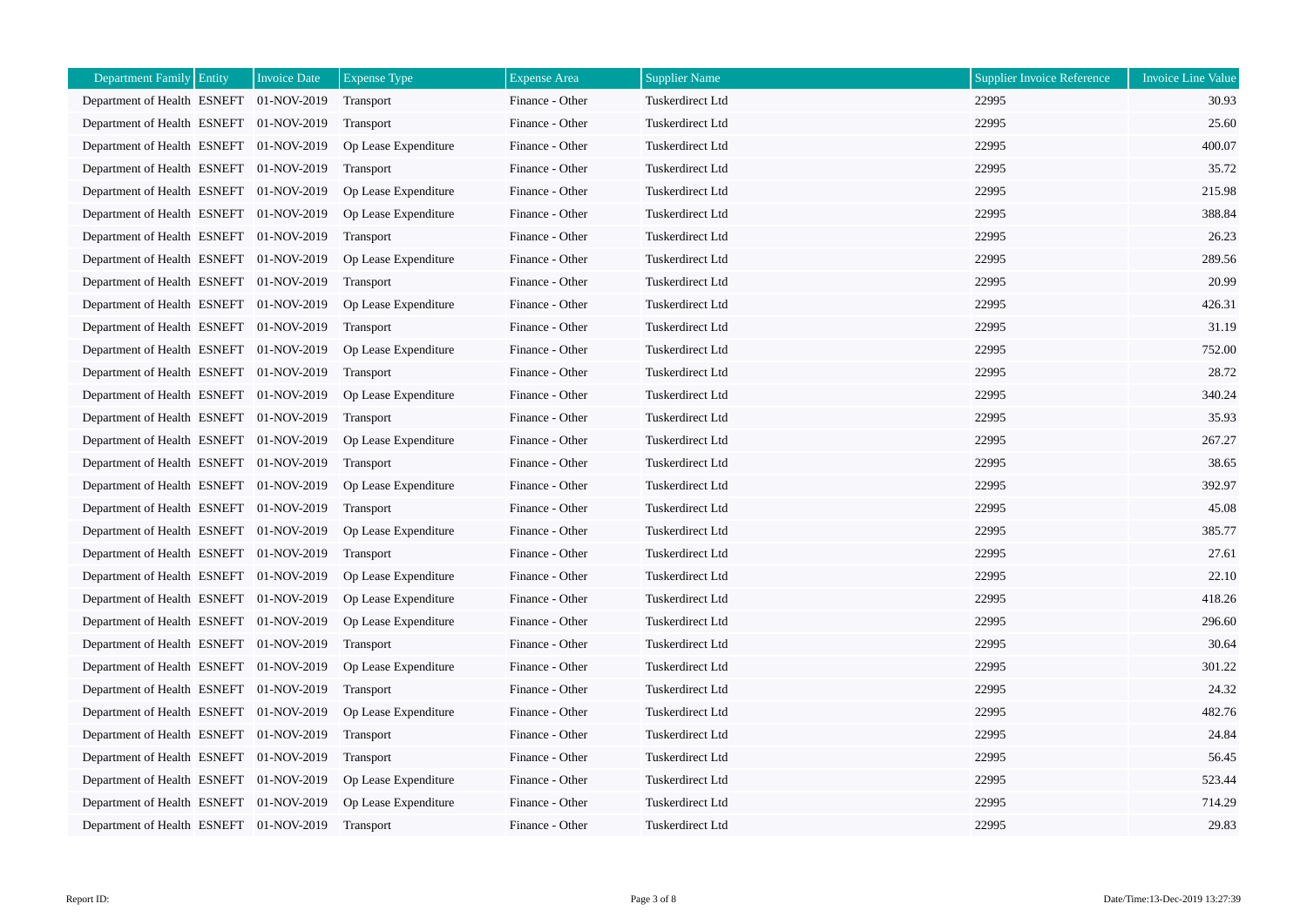| <b>Department Family Entity</b>         | <b>Invoice Date</b> | <b>Expense Type</b>  | <b>Expense Area</b> | <b>Supplier Name</b> | <b>Supplier Invoice Reference</b> | Invoice Line Value |
|-----------------------------------------|---------------------|----------------------|---------------------|----------------------|-----------------------------------|--------------------|
| Department of Health ESNEFT 01-NOV-2019 |                     | Op Lease Expenditure | Finance - Other     | Tuskerdirect Ltd     | 22995                             | 389.73             |
| Department of Health ESNEFT 01-NOV-2019 |                     | Transport            | Finance - Other     | Tuskerdirect Ltd     | 22995                             | 22.10              |
| Department of Health ESNEFT 01-NOV-2019 |                     | Op Lease Expenditure | Finance - Other     | Tuskerdirect Ltd     | 22995                             | 1,432.70           |
| Department of Health ESNEFT 01-NOV-2019 |                     | <b>Transport</b>     | Finance - Other     | Tuskerdirect Ltd     | 22995                             | 33.14              |
| Department of Health ESNEFT 01-NOV-2019 |                     | Op Lease Expenditure | Finance - Other     | Tuskerdirect Ltd     | 22995                             | 434.80             |
| Department of Health ESNEFT 01-NOV-2019 |                     | Transport            | Finance - Other     | Tuskerdirect Ltd     | 22995                             | 27.61              |
| Department of Health ESNEFT 01-NOV-2019 |                     | Op Lease Expenditure | Finance - Other     | Tuskerdirect Ltd     | 22995                             | 192.98             |
| Department of Health ESNEFT 01-NOV-2019 |                     | Transport            | Finance - Other     | Tuskerdirect Ltd     | 22995                             | 31.77              |
| Department of Health ESNEFT 01-NOV-2019 |                     | Op Lease Expenditure | Finance - Other     | Tuskerdirect Ltd     | 22995                             | 280.47             |
| Department of Health ESNEFT 01-NOV-2019 |                     | Transport            | Finance - Other     | Tuskerdirect Ltd     | 22995                             | 44.57              |
| Department of Health ESNEFT 01-NOV-2019 |                     | Op Lease Expenditure | Finance - Other     | Tuskerdirect Ltd     | 22995                             | 675.84             |
| Department of Health ESNEFT 01-NOV-2019 |                     | Transport            | Finance - Other     | Tuskerdirect Ltd     | 22995                             | 30.37              |
| Department of Health ESNEFT 01-NOV-2019 |                     | Op Lease Expenditure | Finance - Other     | Tuskerdirect Ltd     | 22995                             | 386.06             |
| Department of Health ESNEFT 01-NOV-2019 |                     | Transport            | Finance - Other     | Tuskerdirect Ltd     | 22995                             | 33.44              |
| Department of Health ESNEFT 01-NOV-2019 |                     | Op Lease Expenditure | Finance - Other     | Tuskerdirect Ltd     | 22995                             | 390.02             |
| Department of Health ESNEFT 01-NOV-2019 |                     | Transport            | Finance - Other     | Tuskerdirect Ltd     | 22995                             | 33.44              |
| Department of Health ESNEFT 01-NOV-2019 |                     | Op Lease Expenditure | Finance - Other     | Tuskerdirect Ltd     | 22995                             | 569.39             |
| Department of Health ESNEFT 01-NOV-2019 |                     | Transport            | Finance - Other     | Tuskerdirect Ltd     | 22995                             | 28.16              |
| Department of Health ESNEFT 01-NOV-2019 |                     | Op Lease Expenditure | Finance - Other     | Tuskerdirect Ltd     | 22995                             | 305.79             |
| Department of Health ESNEFT 01-NOV-2019 |                     | Transport            | Finance - Other     | Tuskerdirect Ltd     | 22995                             | 22.10              |
| Department of Health ESNEFT 01-NOV-2019 |                     | Op Lease Expenditure | Finance - Other     | Tuskerdirect Ltd     | 22995                             | 392.27             |
| Department of Health ESNEFT 01-NOV-2019 |                     | Transport            | Finance - Other     | Tuskerdirect Ltd     | 22995                             | 27.61              |
| Department of Health ESNEFT 01-NOV-2019 |                     | Op Lease Expenditure | Finance - Other     | Tuskerdirect Ltd     | 22995                             | 350.77             |
| Department of Health ESNEFT 01-NOV-2019 |                     | Transport            | Finance - Other     | Tuskerdirect Ltd     | 22995                             | 20.99              |
| Department of Health ESNEFT 01-NOV-2019 |                     | Op Lease Expenditure | Finance - Other     | Tuskerdirect Ltd     | 22995                             | 243.03             |
| Department of Health ESNEFT 01-NOV-2019 |                     | Transport            | Finance - Other     | Tuskerdirect Ltd     | 22995                             | 26.73              |
| Department of Health ESNEFT 01-NOV-2019 |                     | Op Lease Expenditure | Finance - Other     | Tuskerdirect Ltd     | 22995                             | 428.19             |
| Department of Health ESNEFT 01-NOV-2019 |                     | <b>Transport</b>     | Finance - Other     | Tuskerdirect Ltd     | 22995                             | 22.52              |
| Department of Health ESNEFT 01-NOV-2019 |                     | Op Lease Expenditure | Finance - Other     | Tuskerdirect Ltd     | 22995                             | 303.30             |
| Department of Health ESNEFT 01-NOV-2019 |                     | Transport            | Finance - Other     | Tuskerdirect Ltd     | 22995                             | 43.85              |
| Department of Health ESNEFT 01-NOV-2019 |                     | Op Lease Expenditure | Finance - Other     | Tuskerdirect Ltd     | 22995                             | 325.40             |
| Department of Health ESNEFT 01-NOV-2019 |                     | Op Lease Expenditure | Finance - Other     | Tuskerdirect Ltd     | 22995                             | 30.05              |
| Department of Health ESNEFT 01-NOV-2019 |                     | Op Lease Expenditure | Finance - Other     | Tuskerdirect Ltd     | 22995                             | 386.62             |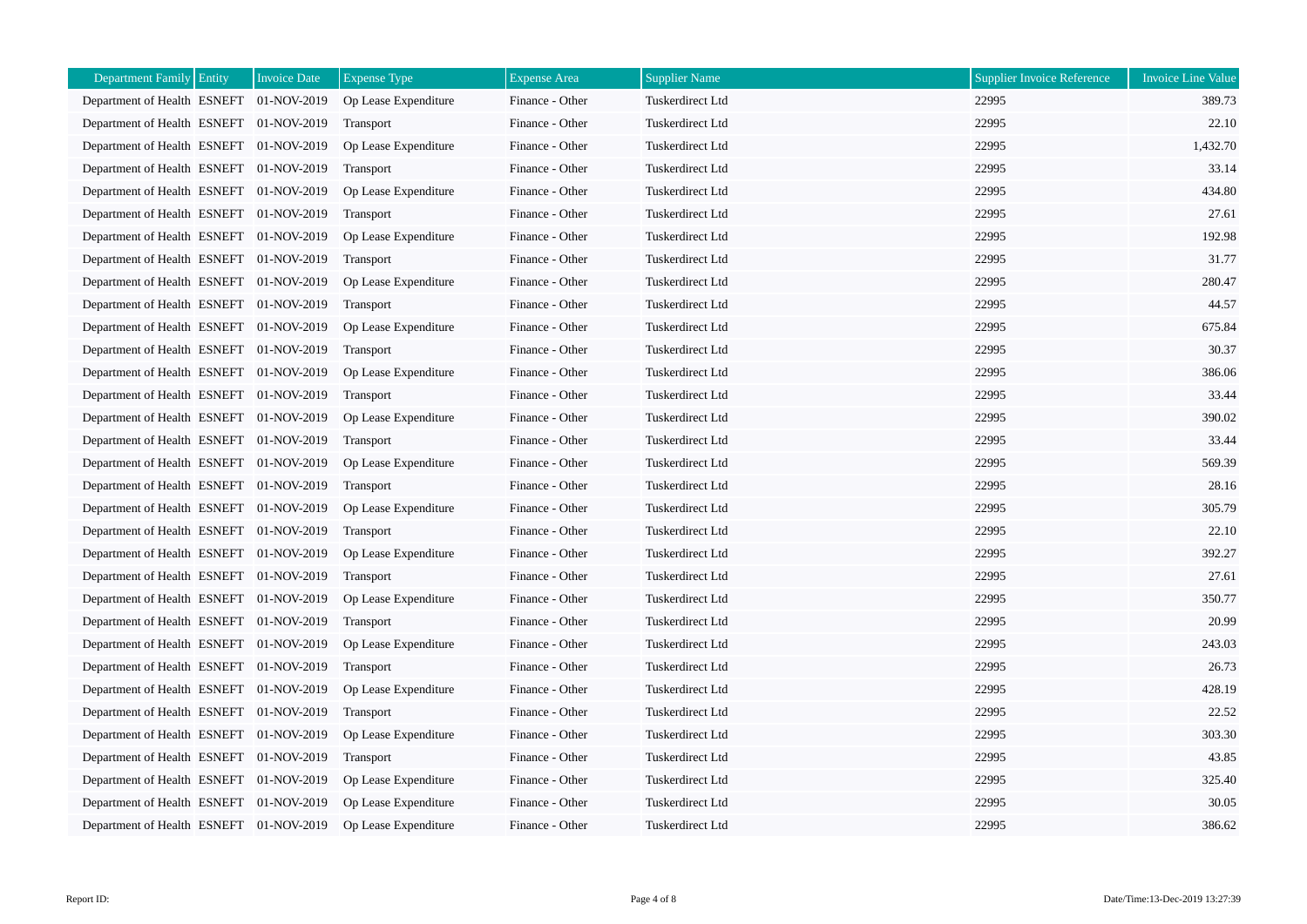| Department Family Entity                | <b>Invoice Date</b> | <b>Expense Type</b>          | <b>Expense Area</b>            | <b>Supplier Name</b>          | <b>Supplier Invoice Reference</b> | Invoice Line Value |
|-----------------------------------------|---------------------|------------------------------|--------------------------------|-------------------------------|-----------------------------------|--------------------|
| Department of Health ESNEFT 01-NOV-2019 |                     | Transport                    | Finance - Other                | Tuskerdirect Ltd              | 22995                             | 22.52              |
| Department of Health ESNEFT 01-NOV-2019 |                     | Op Lease Expenditure         | Finance - Other                | Tuskerdirect Ltd              | 22995                             | 362.03             |
| Department of Health ESNEFT 01-NOV-2019 |                     | Transport                    | Finance - Other                | Tuskerdirect Ltd              | 22995                             | 22.46              |
| Department of Health ESNEFT 01-NOV-2019 |                     | Op Lease Expenditure         | Finance - Other                | Tuskerdirect Ltd              | 22995                             | 672.85             |
| Department of Health ESNEFT 01-NOV-2019 |                     | <b>Transport</b>             | Finance - Other                | Tuskerdirect Ltd              | 22995                             | 30.40              |
| Department of Health ESNEFT 01-NOV-2019 |                     | Op Lease Expenditure         | Finance - Other                | Tuskerdirect Ltd              | 22995                             | 373.54             |
| Department of Health ESNEFT 01-NOV-2019 |                     | Op Lease Expenditure         | Finance - Other                | Tuskerdirect Ltd              | 22995                             | 31.79              |
| Department of Health ESNEFT 01-NOV-2019 |                     | Op Lease Expenditure         | Finance - Other                | Tuskerdirect Ltd              | 22995                             | 366.03             |
| Department of Health ESNEFT 01-NOV-2019 |                     | Transport                    | Finance - Other                | Tuskerdirect Ltd              | 22995                             | 24.77              |
| Department of Health ESNEFT 01-NOV-2019 |                     | Op Lease Expenditure         | Finance - Other                | <b>Tuskerdirect Ltd</b>       | 22995                             | 409.84             |
| Department of Health ESNEFT 01-NOV-2019 |                     | Transport                    | Finance - Other                | Tuskerdirect Ltd              | 22995                             | 36.48              |
| Department of Health ESNEFT 01-NOV-2019 |                     | Op Lease Expenditure         | Finance - Other                | Tuskerdirect Ltd              | 22995                             | 438.92             |
| Department of Health ESNEFT 01-NOV-2019 |                     | Transport                    | Finance - Other                | Tuskerdirect Ltd              | 22995                             | 27.25              |
| Department of Health ESNEFT 01-NOV-2019 |                     | Op Lease Expenditure         | Finance - Other                | Tuskerdirect Ltd              | 22995                             | 221.49             |
| Department of Health ESNEFT 01-NOV-2019 |                     | Transport                    | Finance - Other                | Tuskerdirect Ltd              | 22995                             | 26.73              |
| Department of Health ESNEFT 01-NOV-2019 |                     | Op Lease Expenditure         | Finance - Other                | Tuskerdirect Ltd              | 22995                             | 303.75             |
| Department of Health ESNEFT 01-NOV-2019 |                     | Transport                    | Finance - Other                | Tuskerdirect Ltd              | 22995                             | 44.68              |
| Department of Health ESNEFT 01-NOV-2019 |                     | Op Lease Expenditure         | Finance - Other                | Tuskerdirect Ltd              | 22995                             | 449.93             |
| Department of Health ESNEFT 01-NOV-2019 |                     | Transport                    | Finance - Other                | Tuskerdirect Ltd              | 22995                             | 39.04              |
| Department of Health ESNEFT 01-NOV-2019 |                     | Op Lease Expenditure         | Finance - Other                | Tuskerdirect Ltd              | 22995                             | 362.23             |
| Department of Health ESNEFT 01-NOV-2019 |                     | Transport                    | Finance - Other                | Tuskerdirect Ltd              | 22995                             | 22.52              |
| Department of Health ESNEFT 01-NOV-2019 |                     | Op Lease Expenditure         | Finance - Other                | <b>Tuskerdirect Ltd</b>       | 22995                             | 505.39             |
| Department of Health ESNEFT 01-NOV-2019 |                     | Transport                    | Finance - Other                | Tuskerdirect Ltd              | 22995                             | 60.12              |
| Department of Health ESNEFT 01-NOV-2019 |                     | Op Lease Expenditure         | Finance - Other                | Tuskerdirect Ltd              | 22995                             | 325.02             |
| Department of Health ESNEFT 01-NOV-2019 |                     | Transport                    | Finance - Other                | <b>Tuskerdirect Ltd</b>       | 22995                             | 29.54              |
| Department of Health ESNEFT 01-NOV-2019 |                     | Op Lease Expenditure         | Finance - Other                | Tuskerdirect Ltd              | 22995                             | 279.99             |
| Department of Health ESNEFT 01-NOV-2019 |                     | Transport                    | Finance - Other                | <b>Tuskerdirect Ltd</b>       | 22995                             | 20.21              |
| Department of Health ESNEFT 01-NOV-2019 |                     | Establishment                | <b>NEESPS</b>                  | <b>Ers Transition Limited</b> | INV-000009305                     | 105,110.98         |
| Department of Health ESNEFT 01-NOV-2019 |                     | Capital                      | <b>Capital Projects</b>        | H & R Strood Contracts Ltd    | IN14353                           | 104,902.80         |
| Department of Health ESNEFT 01-NOV-2019 |                     | Capital                      | Capital Projects               | MCBS LTD                      | 952                               | 76,630.94          |
| Department of Health ESNEFT 04-NOV-2019 |                     | Accruals                     | <b>Balance Sheet</b>           | Bayer Plc                     | 824C243280                        | 52,440.00          |
| Department of Health ESNEFT 04-NOV-2019 |                     | Clinical Supplies & Services | Plastics (Inc.<br>Dermatology) | DIAMOND SKIN CARE LTD         | ESNEFT-021                        | 36,075.00          |
| Department of Health ESNEFT             | 04-NOV-2019         | Premises                     | Estates                        | <b>Edf</b> Energy             | 000006689953                      | 74,346.24          |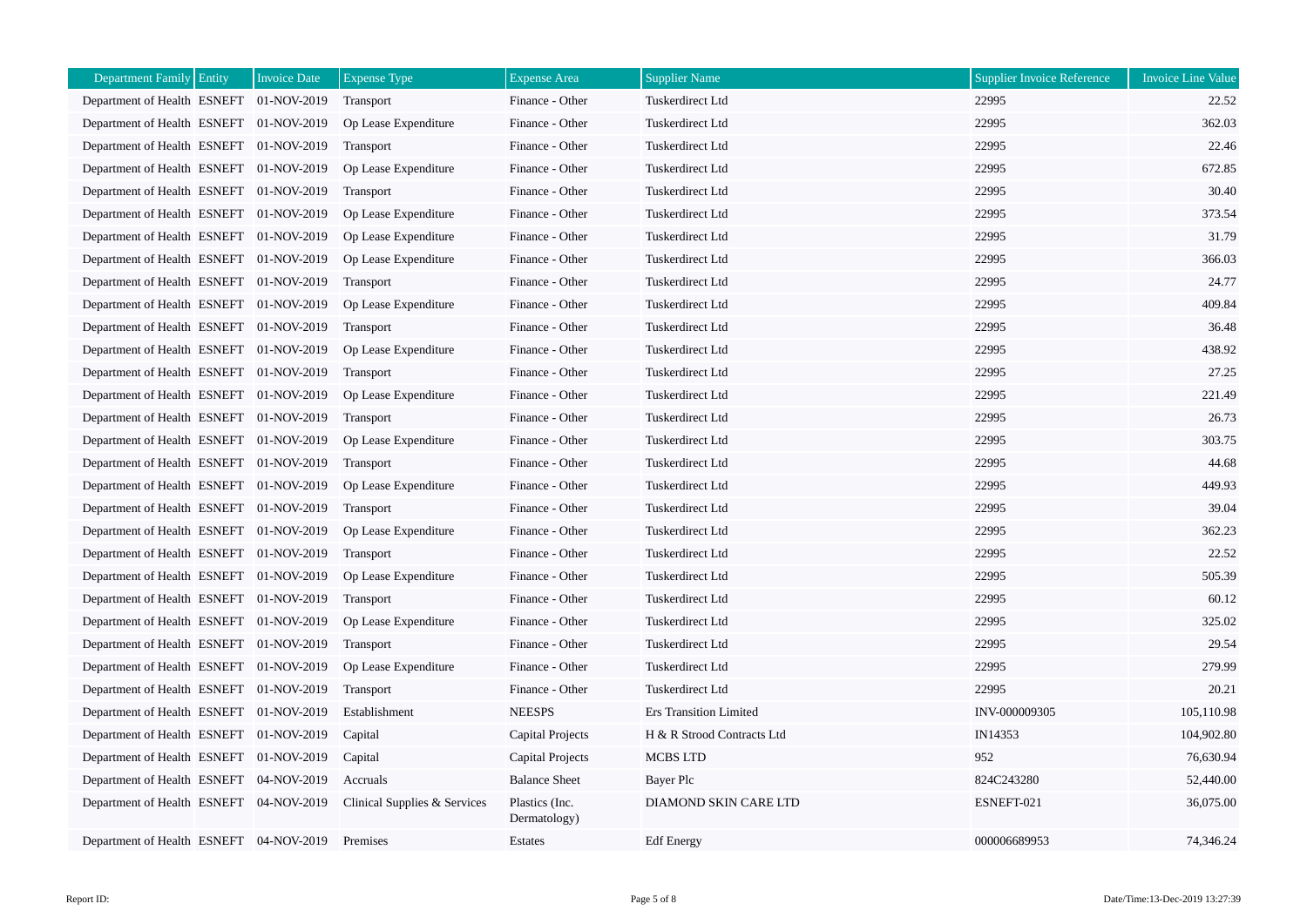| <b>Department Family Entity</b>         | <b>Invoice Date</b> | <b>Expense Type</b>             | <b>Expense Area</b>     | <b>Supplier Name</b>                    | <b>Supplier Invoice Reference</b> | <b>Invoice Line Value</b> |
|-----------------------------------------|---------------------|---------------------------------|-------------------------|-----------------------------------------|-----------------------------------|---------------------------|
| Department of Health ESNEFT             | 04-NOV-2019         | Premises                        | Estates                 | <b>Edf</b> Energy                       | 000006681753                      | 42,283.74                 |
| Department of Health ESNEFT 04-NOV-2019 |                     | Premises                        | Estates                 | <b>Edf</b> Energy                       | 000006697386                      | 26,449.12                 |
| Department of Health ESNEFT 04-NOV-2019 |                     | Clinical Supplies & Services    | Pathology               | Cambridge Univ Hos NHS Foundation Trust | 1015009                           | 32,315.22                 |
| Department of Health ESNEFT 04-NOV-2019 |                     | Clinical Supplies & Services    | <b>NEESPS</b>           | Sysmex UK Ltd                           | 3049167241                        | 32,266.81                 |
| Department of Health ESNEFT 04-NOV-2019 |                     | Premises                        | Estates                 | <b>Edf</b> Energy                       | 000006697505                      | 185,487.26                |
| Department of Health ESNEFT 04-NOV-2019 |                     | Other                           | Facilities              | CAPITA PROPERTY & INFRASTRUCTURE LTD    | 6017121423                        | 23,025.00                 |
| Department of Health ESNEFT 05-NOV-2019 |                     | Purch of Hlthcare Non-NHS       | <b>Oral Specialties</b> | Suffolk Orthodontic Practice            | 1000125                           | 49,594.70                 |
| Department of Health ESNEFT 05-NOV-2019 |                     | Capital                         | Capital Projects        | Knightsbridge Furniture Productions Ltd | 208941                            | 26,466.00                 |
| Department of Health ESNEFT 06-NOV-2019 |                     | Premises                        | Estates                 | Community Health Partnerships Ltd       | 0060129112                        | 36,149.25                 |
| Department of Health ESNEFT 06-NOV-2019 |                     | Cons - Agency                   | Non Divisional          | <b>Litmus Managed Solutions Ltd</b>     | 00000375                          | 221,696.07                |
| Department of Health ESNEFT 06-NOV-2019 |                     | Nurse Qual Bank                 | Non Divisional          | NHS Professionals Ltd                   | I000021305P-GB01                  | 605,054.53                |
| Department of Health ESNEFT 06-NOV-2019 |                     | <b>Other Operating Expenses</b> | Trauma & Orthopaedics   | Allied Health Professionals Suffolk Cic | 2663                              | 296,495.00                |
| Department of Health ESNEFT 07-NOV-2019 |                     | Clinical Supplies & Services    | <b>NEESPS</b>           | Werfen Limited                          | 9100335853                        | 17,704.30                 |
| Department of Health ESNEFT 07-NOV-2019 |                     | Clinical Supplies & Services    | <b>NEESPS</b>           | Werfen Limited                          | 9100335853                        | 1,629.89                  |
| Department of Health ESNEFT 07-NOV-2019 |                     | Clinical Supplies & Services    | <b>NEESPS</b>           | Werfen Limited                          | 9100335853                        | 1,215.36                  |
| Department of Health ESNEFT 07-NOV-2019 |                     | Clinical Supplies & Services    | <b>NEESPS</b>           | Werfen Limited                          | 9100335853                        | 1,377.79                  |
| Department of Health ESNEFT             | 07-NOV-2019         | Clinical Supplies & Services    | <b>NEESPS</b>           | Werfen Limited                          | 9100335853                        | 1,205.88                  |
| Department of Health ESNEFT 07-NOV-2019 |                     | Clinical Supplies & Services    | <b>NEESPS</b>           | Werfen Limited                          | 9100335853                        | 1,450.44                  |
| Department of Health ESNEFT 07-NOV-2019 |                     | Clinical Supplies & Services    | <b>NEESPS</b>           | Werfen Limited                          | 9100335853                        | 240.77                    |
| Department of Health ESNEFT 07-NOV-2019 |                     | Clinical Supplies & Services    | <b>NEESPS</b>           | Werfen Limited                          | 9100335853                        | 619.94                    |
| Department of Health ESNEFT 07-NOV-2019 |                     | Clinical Supplies & Services    | <b>NEESPS</b>           | Werfen Limited                          | 9100335853                        | 556.42                    |
| Department of Health ESNEFT 07-NOV-2019 |                     | Clinical Supplies & Services    | <b>NEESPS</b>           | Werfen Limited                          | 9100335853                        | 965.64                    |
| Department of Health ESNEFT 07-NOV-2019 |                     | Clinical Supplies & Services    | <b>NEESPS</b>           | Werfen Limited                          | 9100335853                        | 231.41                    |
| Department of Health ESNEFT 07-NOV-2019 |                     | Clinical Supplies & Services    | <b>NEESPS</b>           | Werfen Limited                          | 9100335853                        | 287.68                    |
| Department of Health ESNEFT 07-NOV-2019 |                     | Clinical Supplies & Services    | <b>NEESPS</b>           | Werfen Limited                          | 9100335853                        | 150.54                    |
| Department of Health ESNEFT 07-NOV-2019 |                     | Clinical Supplies & Services    | <b>NEESPS</b>           | Werfen Limited                          | 9100335853                        | 138.00                    |
| Department of Health ESNEFT 07-NOV-2019 |                     | Clinical Supplies & Services    | <b>NEESPS</b>           | Werfen Limited                          | 9100335853                        | 67.42                     |
| Department of Health ESNEFT 07-NOV-2019 |                     | Clinical Supplies & Services    | <b>NEESPS</b>           | Werfen Limited                          | 9100335853                        | 130.43                    |
| Department of Health ESNEFT 07-NOV-2019 |                     | Clinical Supplies & Services    | <b>NEESPS</b>           | Werfen Limited                          | 9100335853                        | 44.28                     |
| Department of Health ESNEFT 07-NOV-2019 |                     | Clinical Supplies & Services    | <b>NEESPS</b>           | Werfen Limited                          | 9100335853                        | 17.05                     |
| Department of Health ESNEFT 08-NOV-2019 |                     | Premises                        | ICT - eHealth           | System C Healthcare Ltd                 | 025106                            | 22,842.63                 |
| Department of Health ESNEFT             | 08-NOV-2019         | Premises                        | ICT - eHealth           | System C Healthcare Ltd                 | 025107                            | 49,188.92                 |
| Department of Health ESNEFT 08-NOV-2019 |                     | Accruals                        | <b>Balance Sheet</b>    | <b>Bayer Plc</b>                        | 824C244223                        | 78,660.01                 |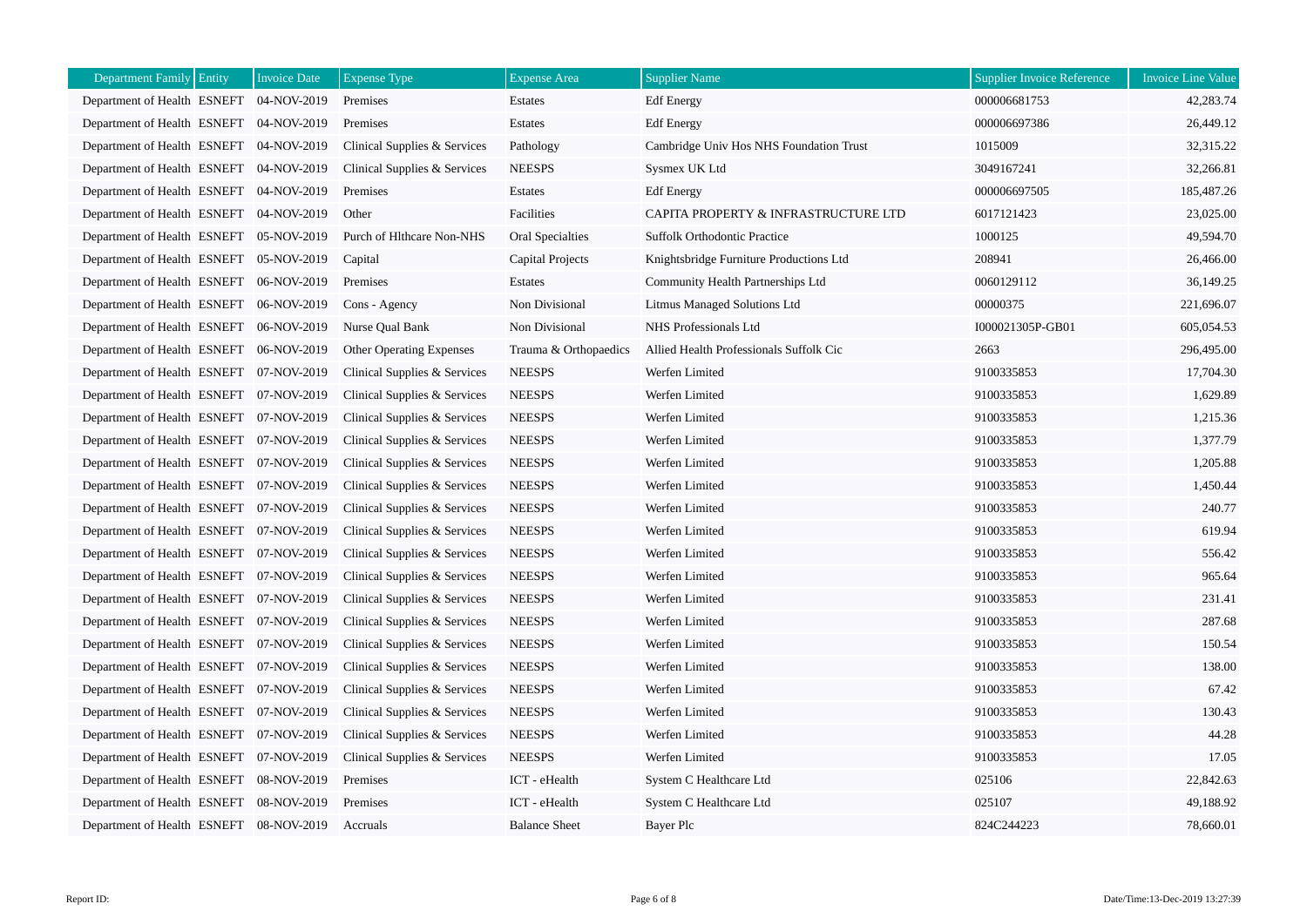| <b>Department Family Entity</b>         | <b>Invoice Date</b> | <b>Expense Type</b>             | <b>Expense</b> Area  | <b>Supplier Name</b>            | <b>Supplier Invoice Reference</b> | <b>Invoice Line Value</b> |
|-----------------------------------------|---------------------|---------------------------------|----------------------|---------------------------------|-----------------------------------|---------------------------|
| Department of Health ESNEFT             | 08-NOV-2019         | Accruals                        | <b>Balance Sheet</b> | Bayer Plc                       | 824C244223                        | 0.01                      |
| Department of Health ESNEFT 08-NOV-2019 |                     | Accruals                        | <b>Balance Sheet</b> | Csl Behring UK Ltd              | 994017995                         | 42,000.00                 |
| Department of Health ESNEFT 08-NOV-2019 |                     | Nurse Qual Agency               | Non Divisional       | NHS Professionals Ltd           | I000021391P-GB01                  | 152,291.63                |
| Department of Health ESNEFT             | 08-NOV-2019         | Accruals                        | <b>Balance Sheet</b> | Bayer Plc                       | 824C244223(ESNEFT)                | 78,660.00                 |
| Department of Health ESNEFT             | 08-NOV-2019         | <b>Trade Payables</b>           | <b>Balance Sheet</b> | NHS Supply Chain (101)          | 1010162020                        | 233,389.05                |
| Department of Health ESNEFT             | 08-NOV-2019         | <b>Trade Payables</b>           | <b>Balance Sheet</b> | NHS Supply Chain (101)          | 1010162020                        | 78.66                     |
| Department of Health ESNEFT             | 08-NOV-2019         | <b>Trade Payables</b>           | <b>Balance Sheet</b> | NHS Supply Chain (101)          | 1010162020                        | 2,507.03                  |
| Department of Health ESNEFT             | 08-NOV-2019         | Premises                        | Estates              | Corona Energy                   | 14476999                          | 38,500.72                 |
| Department of Health ESNEFT             | 08-NOV-2019         | <b>Trade Payables</b>           | <b>Balance Sheet</b> | Hmrc                            | 475PC01414768M07                  | 95,657.80                 |
| Department of Health ESNEFT 08-NOV-2019 |                     | <b>Social Security Costs</b>    | <b>Balance Sheet</b> | Hmrc                            | 475PC01414768M07                  | 10,319.30                 |
| Department of Health ESNEFT 08-NOV-2019 |                     | <b>Social Security Costs</b>    | <b>Balance Sheet</b> | Hmrc                            | 475PC01414768M07                  | 35,276.20                 |
| Department of Health ESNEFT 11-NOV-2019 |                     | Premises                        | Estates              | <b>CASTLE WATER LTD</b>         | 02322799                          | 13,960.32                 |
| Department of Health ESNEFT 11-NOV-2019 |                     | Premises                        | Estates              | <b>CASTLE WATER LTD</b>         | 02322799                          | 18,044.11                 |
| Department of Health ESNEFT 12-NOV-2019 |                     | Accruals                        | <b>Balance Sheet</b> | Janssen Cilag Ltd               | 930594273                         | 26,956.80                 |
| Department of Health ESNEFT 12-NOV-2019 |                     | Cons - Agency                   | Non Divisional       | Litmus Managed Solutions Ltd    | 00000377                          | 67,053.68                 |
| Department of Health ESNEFT 12-NOV-2019 |                     | <b>Interest Expense</b>         | Capital Charges      | Department Of Health            | RDE20181031/A(I1119)              | 42,221.51                 |
| Department of Health ESNEFT             | 12-NOV-2019         | Clinical Negligence             | Non Divisional       | <b>NHS</b> Litigation Authority | SICX/00149335                     | 2,356,535.70              |
| Department of Health ESNEFT             | 12-NOV-2019         | <b>Other Operating Expenses</b> | Non Divisional       | NHS Litigation Authority        | SICX/00149336                     | 27,218.30                 |
| Department of Health ESNEFT 13-NOV-2019 |                     | Other Operating Expenses        | Nephrology Ipswich   | Clinical Computing Limited      | M1000055                          | 27,564.00                 |
| Department of Health ESNEFT 13-NOV-2019 |                     | Clinical Supplies & Services    | Pathology            | Radiometer Ltd                  | V00000332                         | 105,906.24                |
| Department of Health ESNEFT 13-NOV-2019 |                     | Accruals                        | <b>Balance Sheet</b> | Qualasept Ltd                   | PSI-0296178                       | 29,100.00                 |
| Department of Health ESNEFT             | 13-NOV-2019         | Nurse Oual Bank                 | Non Divisional       | NHS Professionals Ltd           | I00021440P-GB01                   | 600,496.46                |
| Department of Health ESNEFT 14-NOV-2019 |                     | Accruals                        | <b>Balance Sheet</b> | Bayer Plc                       | 824C245176                        | 52,440.00                 |
| Department of Health ESNEFT 14-NOV-2019 |                     | <b>Trade Payables</b>           | <b>Balance Sheet</b> | Hmrc                            | 0839PJ00070190M07                 | 3,640,511.92              |
| Department of Health ESNEFT 14-NOV-2019 |                     | Other Payables                  | <b>Balance Sheet</b> | Hmrc                            | 0839PJ00070190M07                 | 84,534.00                 |
| Department of Health ESNEFT 14-NOV-2019 |                     | Other Payables                  | <b>Balance Sheet</b> | Hmrc                            | 0839PJ00070190M07                 | 3,679.00                  |
| Department of Health ESNEFT 14-NOV-2019 |                     | <b>Social Security Costs</b>    | <b>Balance Sheet</b> | Hmrc                            | 0839PJ00070190M07                 | 1,950,125.49              |
| Department of Health ESNEFT 14-NOV-2019 |                     | <b>Social Security Costs</b>    | <b>Balance Sheet</b> | Hmrc                            | 0839PJ00070190M07                 | 2,707,011.03              |
| Department of Health ESNEFT 14-NOV-2019 |                     | Other Taxes Payable             | <b>Balance Sheet</b> | Hmrc                            | 0839PJ00070190M07                 | 132,963.00                |
| Department of Health ESNEFT 14-NOV-2019 |                     | <b>Social Security Costs</b>    | <b>Balance Sheet</b> | Hmrc                            | 0839PJ00070190M07                 | $-547.16$                 |
| Department of Health ESNEFT 14-NOV-2019 |                     | <b>Social Security Costs</b>    | <b>Balance Sheet</b> | Hmrc                            | 0839PJ00070190M07                 | $-132,685.21$             |
| Department of Health ESNEFT 14-NOV-2019 |                     | Premises                        | Pharmacy             | Ascribe Ltd T/A Emis Health     | PJIN-302484                       | 42,013.03                 |
| Department of Health ESNEFT 15-NOV-2019 |                     | Capital                         | Capital Projects     | MCBS LTD                        | 966                               | 103,726.22                |